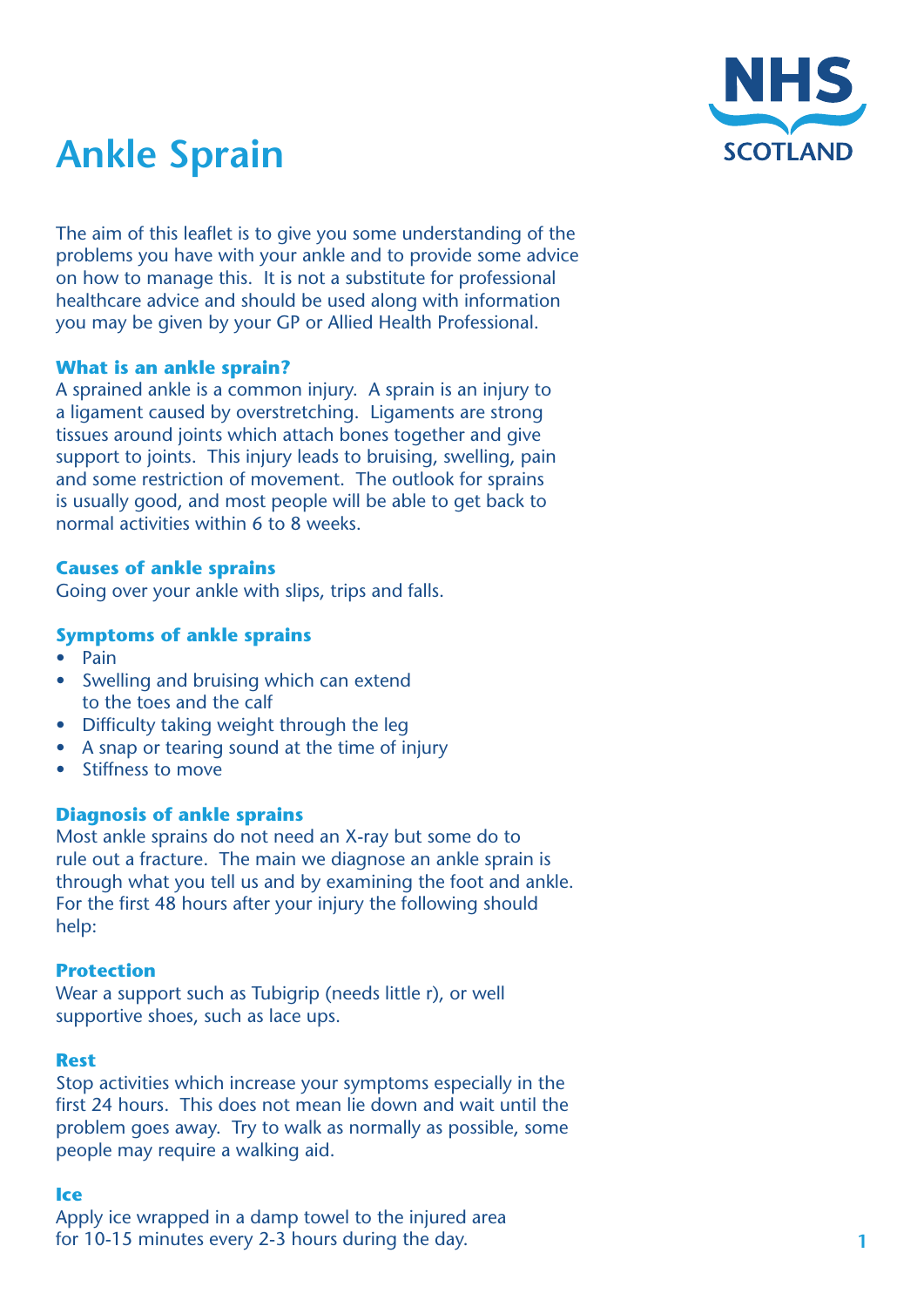

**Compression** A support such as Tubigrip. Only wear this during the day.

# **Elevation**

Keep your leg elevated higher than your hip to help reduce swelling.

Gradually over the first week you should be able to get all your weight onto your leg and walk normally. Gradually stop using any aids such as a stick or a crutch.

#### **When can I start exercising? After 48 hours**

Here are a few exercises to start after 48 hours. Gradually increase the range of movement over a few days. All exercises should be relatively comfortable to do. If you have pain on a specific exercise that does not settle quickly, you should stop that exercise.

# **Exercise 1 Ankle Flex**

Lying on your back, or sitting, bend and straighten your ankles.



# **Exercise 2 Ankle Circles**

When sitting or lying, rotate your ankle. Then change direction.



### **Exercise 3 Inner Foot Raises**

When sitting with your foot on the floor, raise the inner border of your foot (big toe) and then the outer border (little toe). Within a week of your injury

You should start the following exercises within a week of your injury, as your pain allows. Start gently at first.

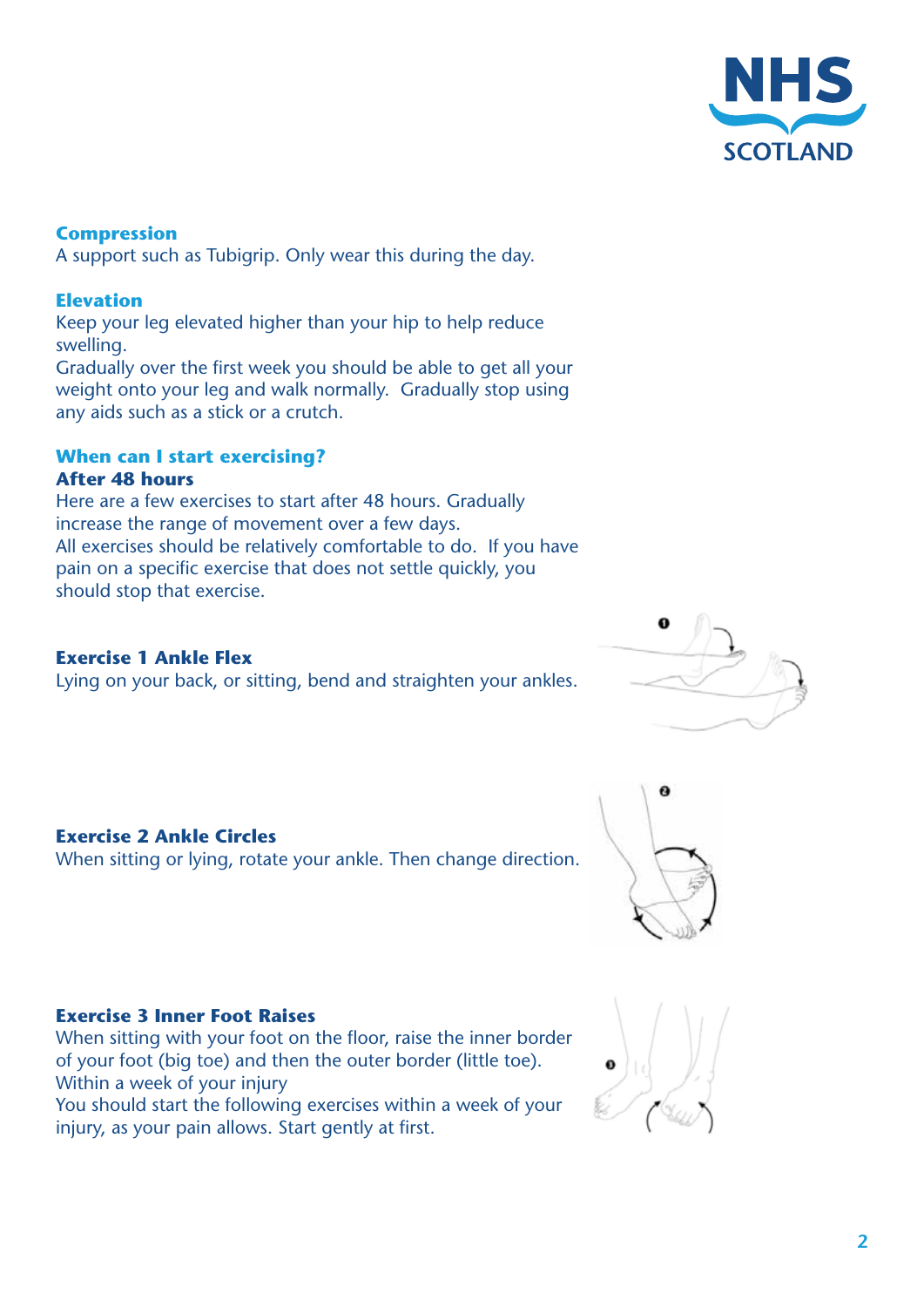



Stand on one leg (your injured leg). Make sure that you have support available. Try to balance for 30 seconds. Your balance will be poor at first. It is very important to improve it.

# **Exercise 5**

Stand. Push up on your toes.

# **Exercise 6**

When standing, tighten your buttocks and bend your knees. Your knees should end up over your toes. Don't go any further. One or two weeks after your injury

**Stretches**: Later (about 1 to 2 weeks after your injury and depending on your pain), you can move on to the following exercises. Also, gradually increase your activity levels.





# **Exercise 7**

Stand in a walking position with the leg to be stretched straight behind you and your other leg bent in front of you. Support yourself (for example with a chair). Lean your body forwards and down until you feel stretching in the calf of the straight leg without lifting your heel off the floor. Hold for 30 seconds, then relax. Stretch the other leg.